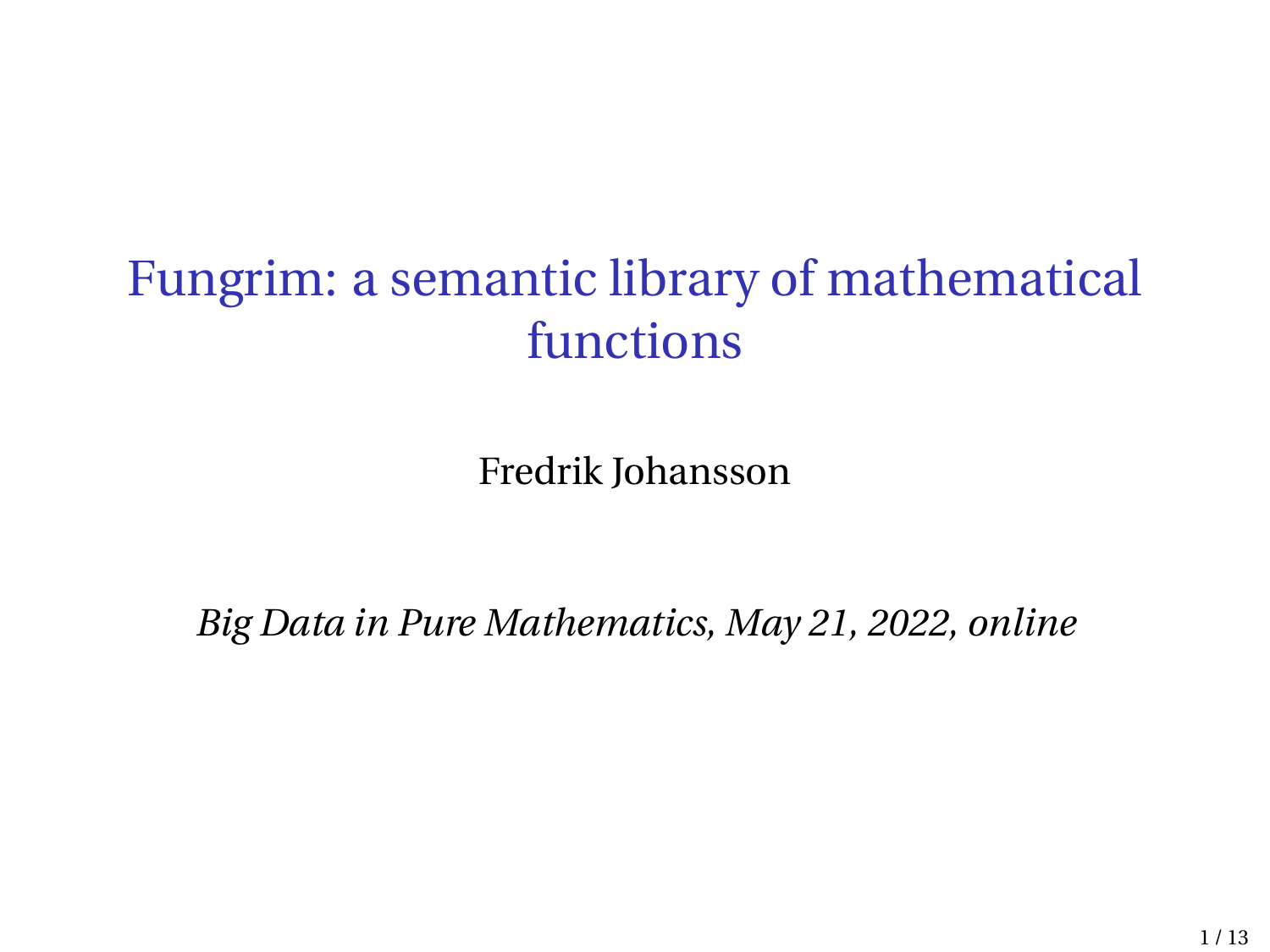# Special functions references



- ▶ Formal knowledge (theorems)
- ▶ Informal knowledge (subject connections; know-how)
- ▶ Data (tables)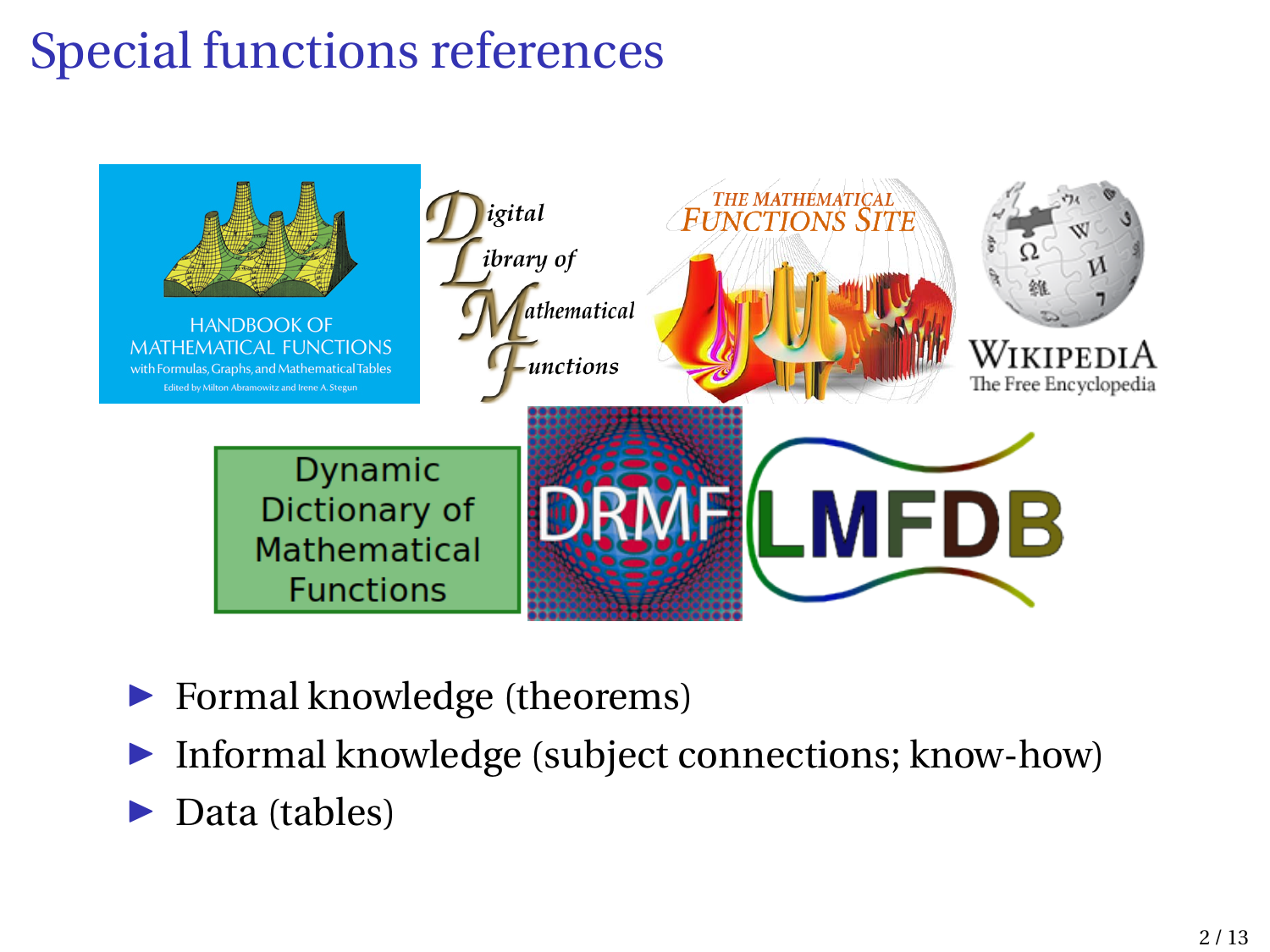### <https://fungrim.org>



Why yet another reference for special functions?

- ▶ Open source
- ▶ Fully computer-readable, symbolic content
- $\triangleright$  Not restricted to a particular class of functions
- ▶ No paper edition size restrictions
- $\blacktriangleright$  Explicit assumptions in formulas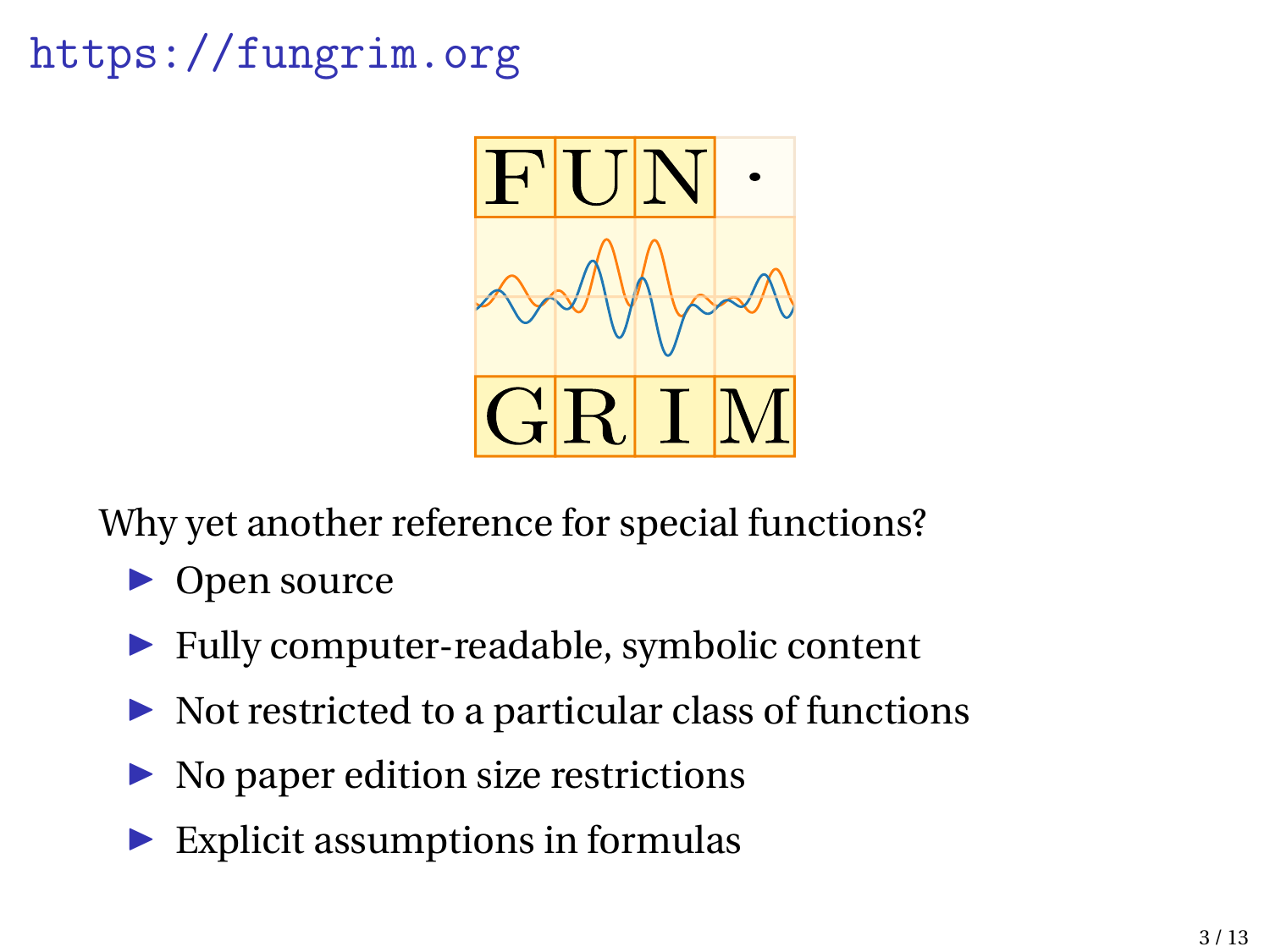### Backend software



- ▶ Expressions  $\rightarrow$  TeX  $\rightarrow$  (KaTeX)  $\rightarrow$  HTML
- ▶ Symbolic and numerical evaluation (uses Flint, Arb)
- ▶ Simple syntax (embeds in Python, ...)
- ▶ Inert (no evaluation) by default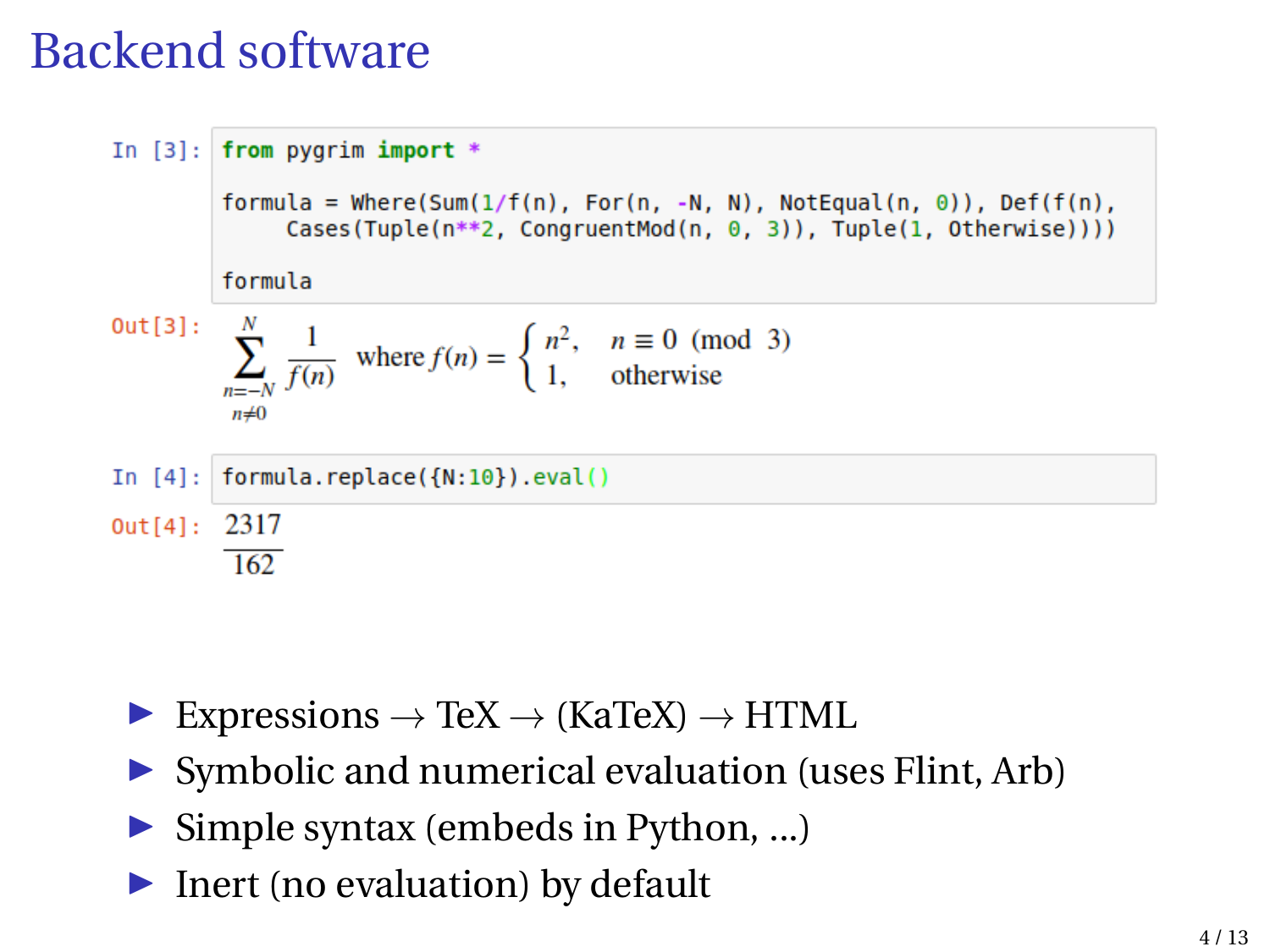### Backend software: exact and numerical evaluation

In [24]: 
$$
formula = ((DedekindEta(1 + Sqrt(-1)) / Gamma(Div(5, 4))) ** 12)
$$
\n $Out[24]:$ \n $\left(\frac{\eta(1 + \sqrt{-1})}{\Gamma(\frac{5}{4})}\right)^{12}$ \nIn [25]:  $formula\cdot eval()$ \n $out[25]:$ \n $- \frac{4096}{\pi^9}$ \nIn [26]:  $[ -0.13740770743127527951 \pm 3.19 \cdot 10^{-21}] + [0 \pm 3.32 \cdot 10^{-28}]i$ \nIn [27]:  $[ -0.13740770743127527951 \pm 3.19 \cdot 10^{-21}]$ \nIn [27]:  $[-0.13740770743127527951 \pm 3.19 \cdot 10^{-21}]$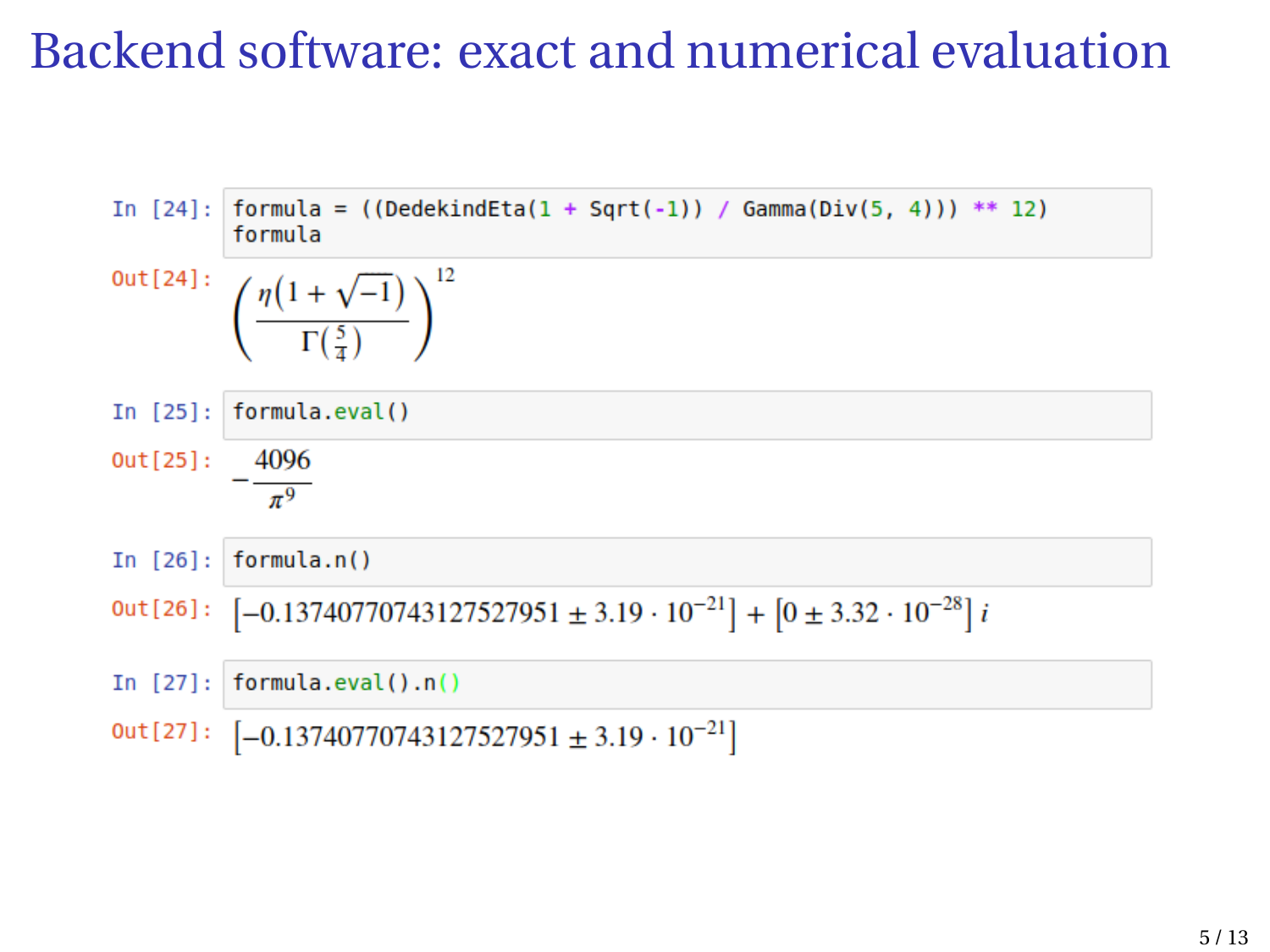### Challenge: rigorous semantics

Formula  $\neq$  Theorem

Traditionally, reference works AND computer algebra systems neglect issues with types, exceptional points, branch cuts, infinities . . .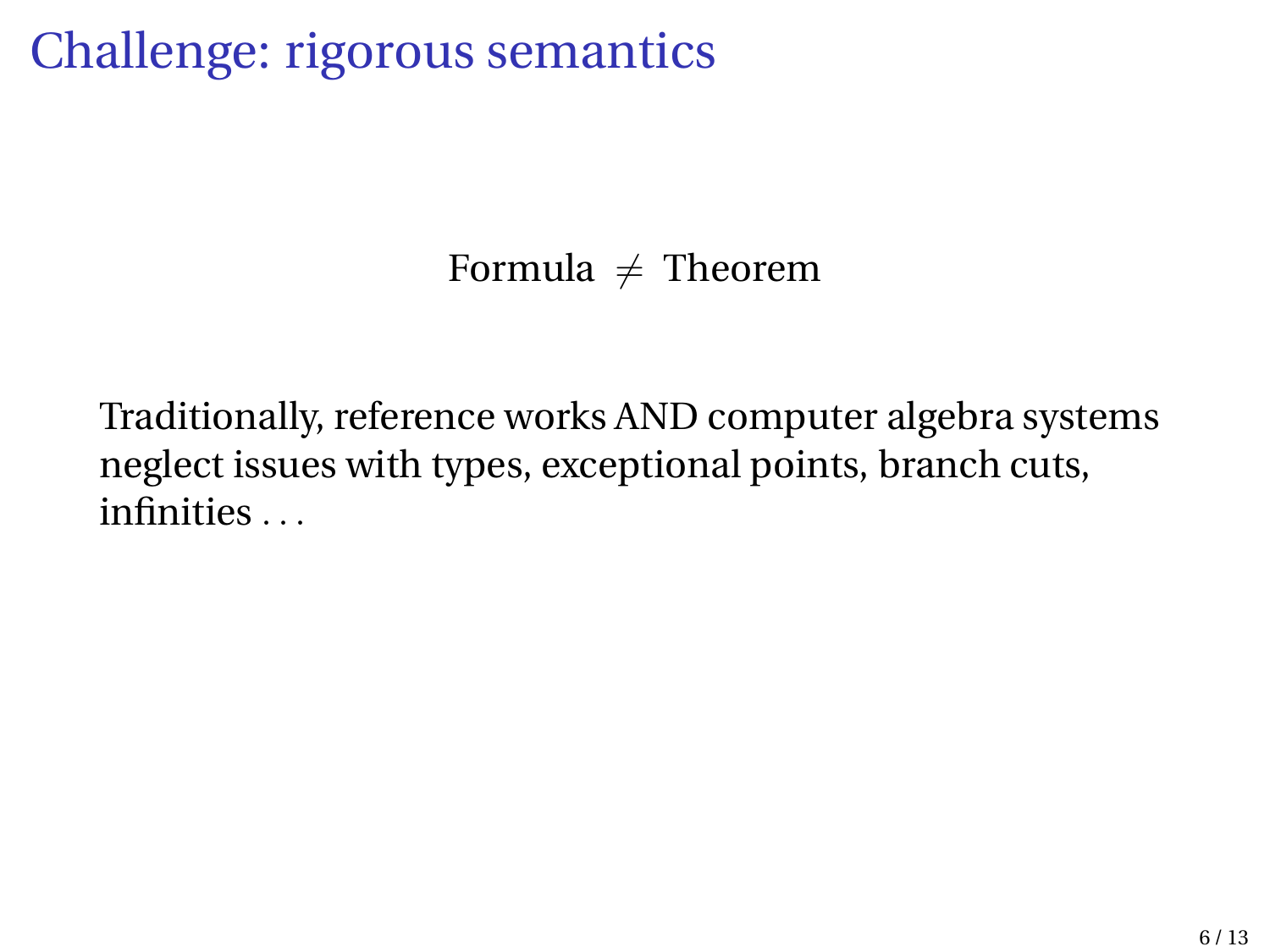### Challenge: rigorous semantics

Formula  $\neq$  Theorem

Traditionally, reference works AND computer algebra systems neglect issues with types, exceptional points, branch cuts, infinities . . .

*The answer might not be valid for certain exceptional values of the parameters.*

- Wolfram Mathematica documentation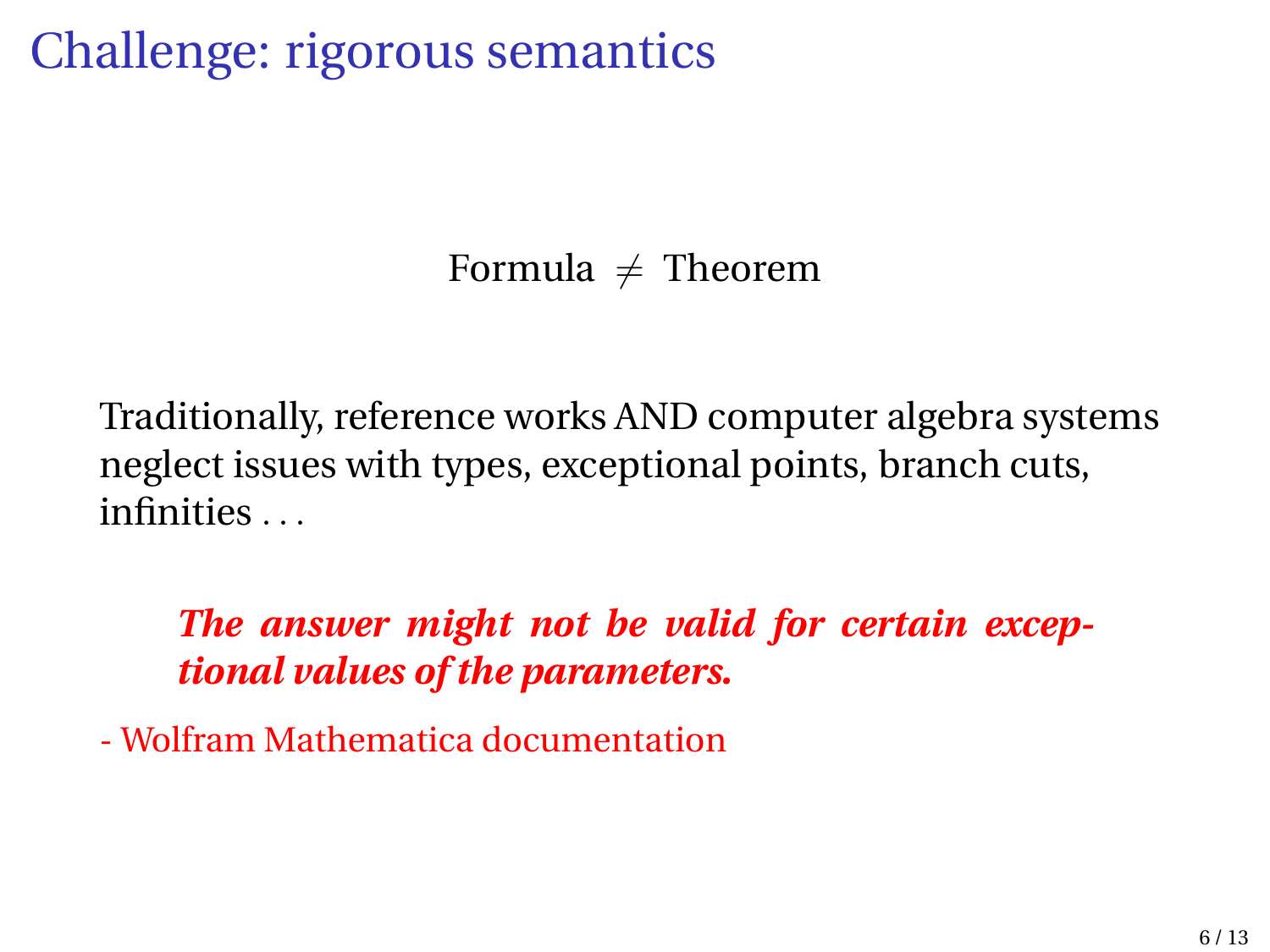### Example: what is  $_1F_1(-1,-1,1)$ ?

#### *Mathematica*:

 $ln[s] =$  Hypergeometric1F1[n, m, x] /.  $\{m \rightarrow -1, n \rightarrow -1, x \rightarrow 1\}$ 

Outfol=  $2$ 

 $ln[\frac{m}{2}]$  (Hypergeometric1F1[n, m, x]  $l$ .  $\{m \rightarrow n\}$ )  $l$ .  $\{n \rightarrow -1, x \rightarrow 1\}$ Outf $\circ$ ]=  $\theta$ 

#### *PyGrim*:

```
>>> f = Hypergeometric1F1(n, m, x)>>> f.replace({m:-1, n:-1, x:1}).eval()
2
>>> f.replace({m: n}).eval().replace({n:-1, x:1}).eval()
2
```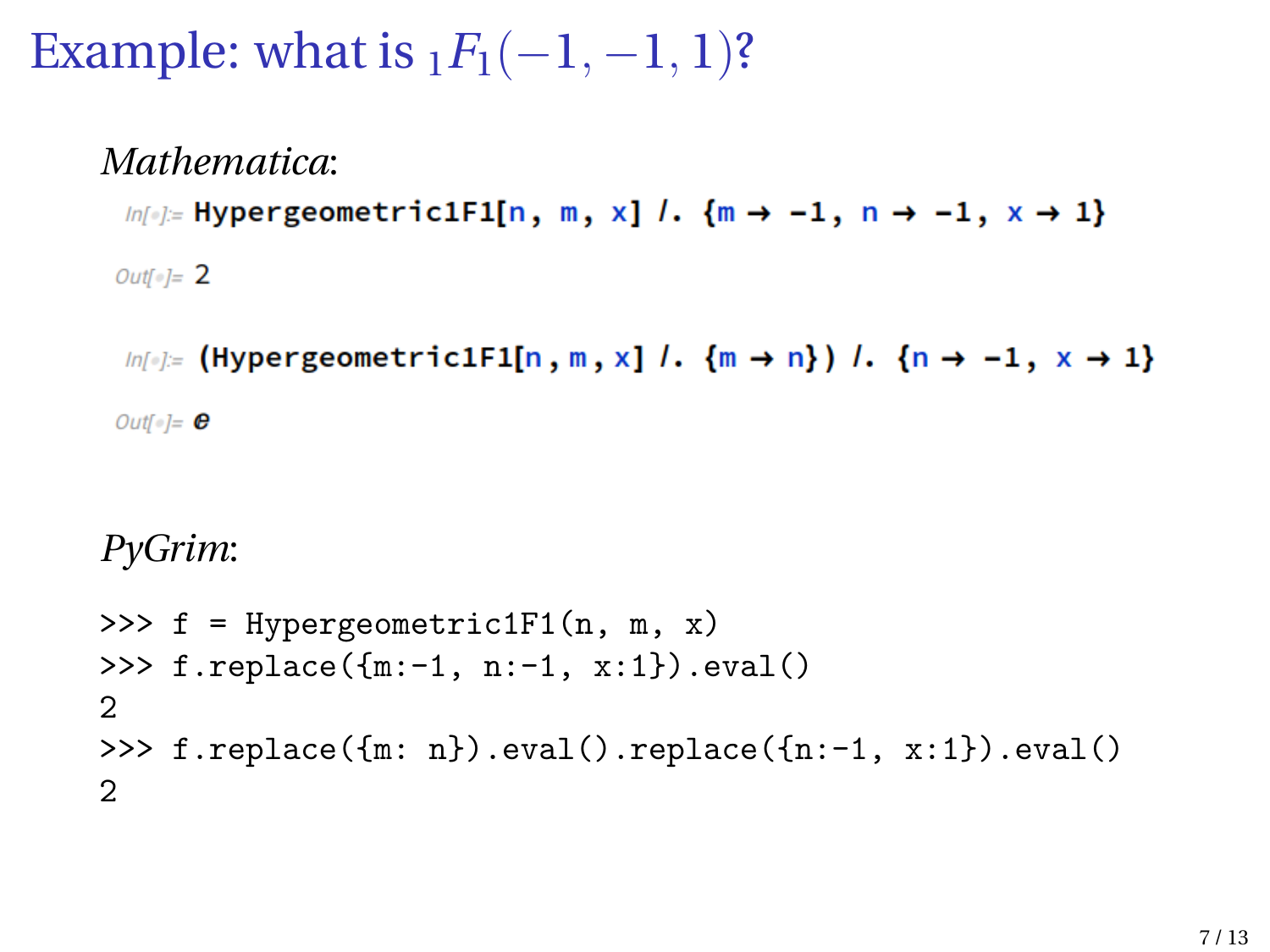Example: what is  $_1F_1(-1, -1, 1)$ ?

<https://fungrim.org/entry/dec042/>

$$
{}_1F_1(-n, b, z) = \sum_{k=0}^n \frac{(-n)_k}{(b)_k} \frac{z^k}{k!}
$$

Assumptions:

 $n \in \mathbb{Z}_{\geq 0}$  and  $b \in \mathbb{C}$  and not  $(b \in \{0, -1, \ldots\}$  and  $b > -n$ ) and  $z \in \mathbb{C}$ 

<https://fungrim.org/entry/be533c/>

$$
{}_1F_1(a,b,z) = e^z {}_1F_1(b-a,b,-z)
$$

Assumptions:  $a \in \mathbb{C}$  and  $b \in \mathbb{C} \setminus \{0, -1, \ldots\}$  and  $z \in \mathbb{C}$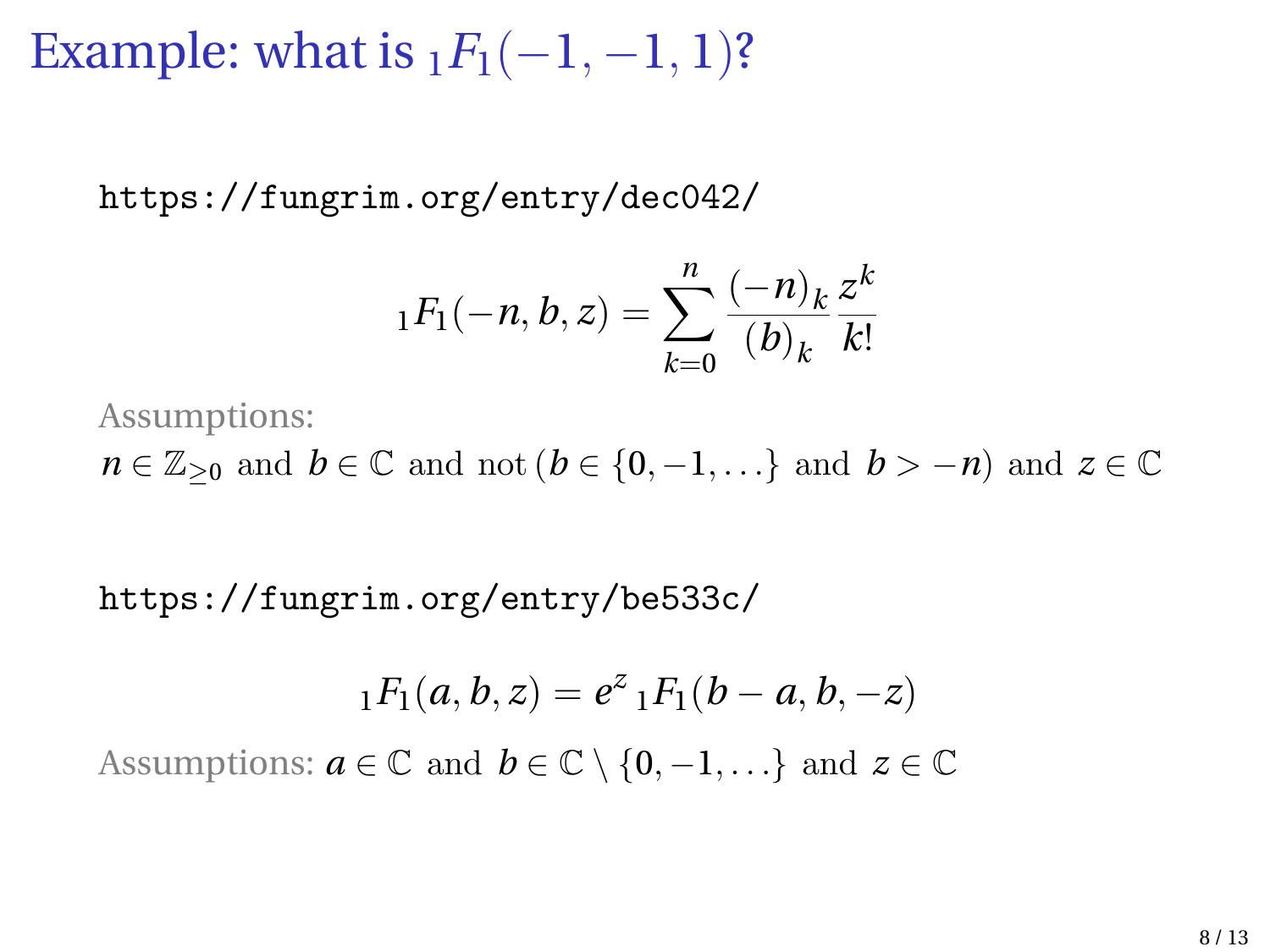### Testing formulas

Formula:  $\sqrt{x^2} = x$ , Assumptions:  $x \in \mathbb{R}$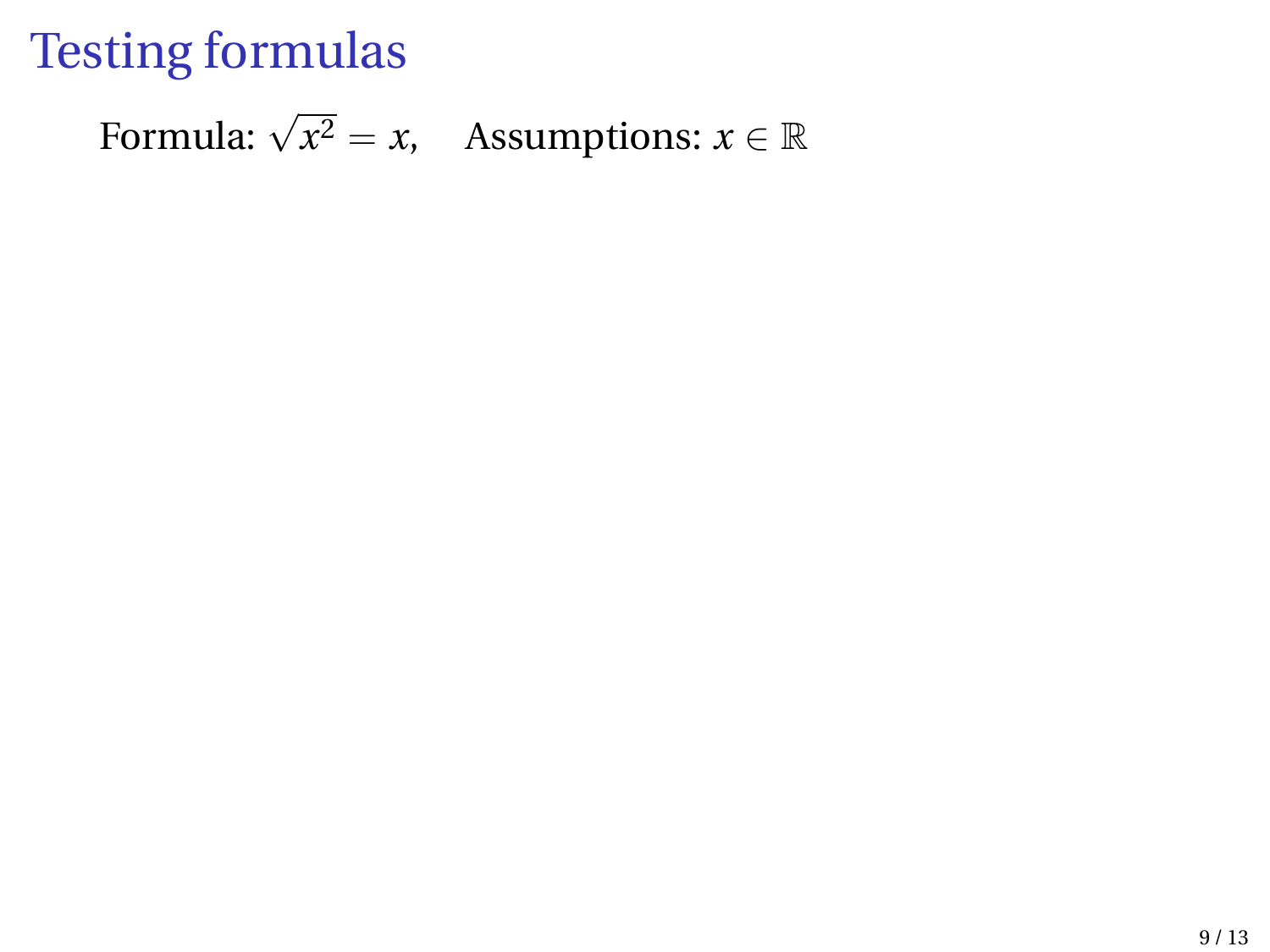### Testing formulas

Formula:  $\sqrt{x^2} = x$ , Assumptions:  $x \in \mathbb{R}$ 

```
>>> formula = Equal(Sqrt(x**2), x)
>>> formula.test(variables=[x], assumptions=Element(x, RR))
{x: 0} ... True
{x: Div(1, 2)} ... True
{x: Sqrt(2)} ... True
{x: Pi} ... True
{x: 1} ... True
{x: Neg(Div(1, 2))} ... False
```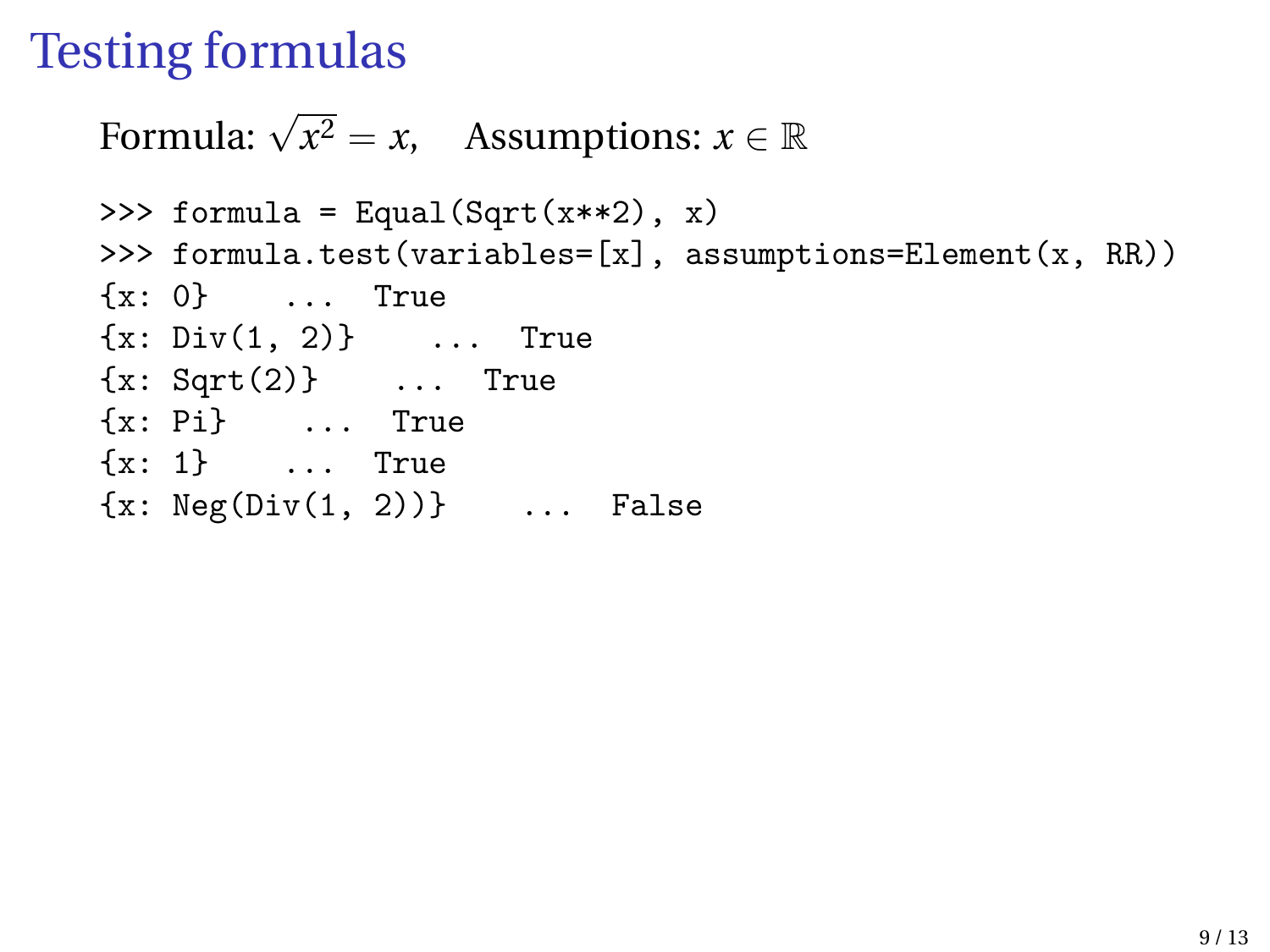### Testing formulas

Formula:  $\sqrt{x^2} = x$ , Assumptions:  $x \in \mathbb{R}$ 

```
>>> formula = Equal(Sqrt(x**2), x)
>>> formula.test(variables=[x], assumptions=Element(x, RR))
{x: 0} ... True
{x: Div(1, 2)} ... True
{x: Sqrt(2)} ... True
{x: Pi} ... True
{x: 1} ... True
{x: Neg(Div(1, 2))} ... False
```
Assumptions:  $x \in \mathbb{C} \land (\text{Re}(x) > 0 \lor (\text{Re}(x) = 0 \land \text{Im}(x) \geq 0))$ 

```
>>> formula.test(variables=[x], assumptions=And(Element(x, CC),
\ldots Or(Greater(Re(x), 0), And(Equal(Re(x), 0),
\ldots GreaterEqual(Im(x), 0)))))
...
```
Passed 100 instances (75 True, 25 Unknown, 0 False)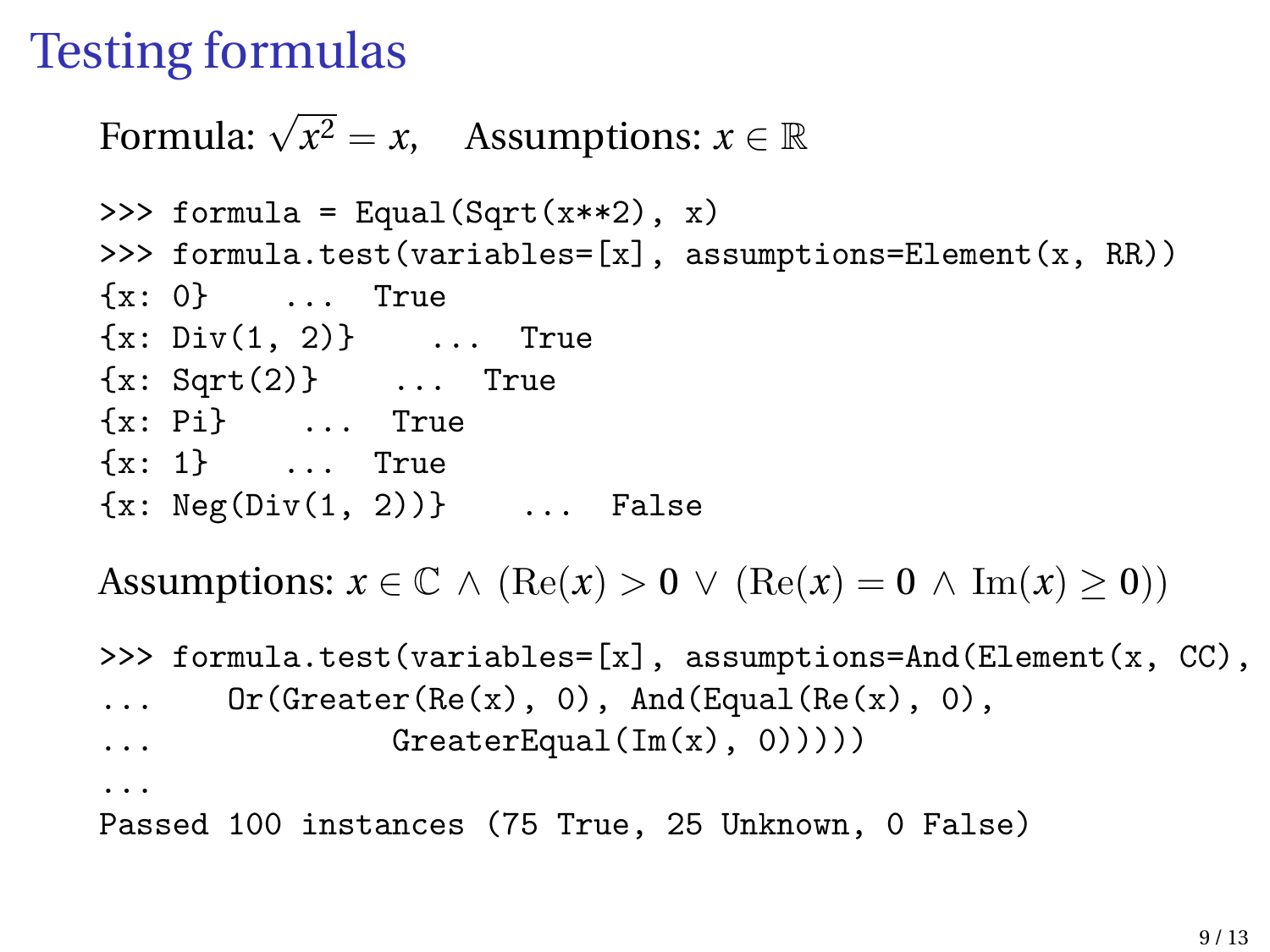# Fungrim entry: 799894

$$
\left| R_F(x, y, z) - A^{-1/2} \left( 1 - \frac{E}{10} + \frac{F}{14} + \frac{E^2}{24} - \frac{3EF}{44} - \frac{5E^3}{208} + \frac{3F^2}{104} + \frac{E^2F}{16} \right) \right| \le
$$
  
\n
$$
\frac{0.2 |A^{-1/2}| M^8}{1 - M} \text{ where } A = \frac{x + y + z}{3}, X = 1 - \frac{x}{A}, Y = 1 - \frac{y}{A}, Z = 1 - \frac{z}{A}, E = XY + XZ + YZ, F = XYZ, M = \max(|X|, |Y|, |Z|)
$$
  
\nAssumptions:  $x \in \mathbb{C}$  and  $y \in \mathbb{C}$  and  $z \in \mathbb{C}$  and  
\n
$$
((x \neq 0 \text{ and } y \neq 0) \text{ or } (x \neq 0 \text{ and } z \neq 0) \text{ or } (y \neq 0 \text{ and } z \neq 0)) \text{ and}
$$
  
\n
$$
\max(|\arg(x) - \arg(y)|, |\arg(x) - \arg(z)|, |\arg(y) - \arg(z)||) < \pi
$$
 and  
\n
$$
\left| 1 - \frac{3x}{x + y + z} \right| < 1 \text{ and } \left| 1 - \frac{3y}{x + y + z} \right| < 1 \text{ and } \left| 1 - \frac{3z}{x + y + z} \right| < 1
$$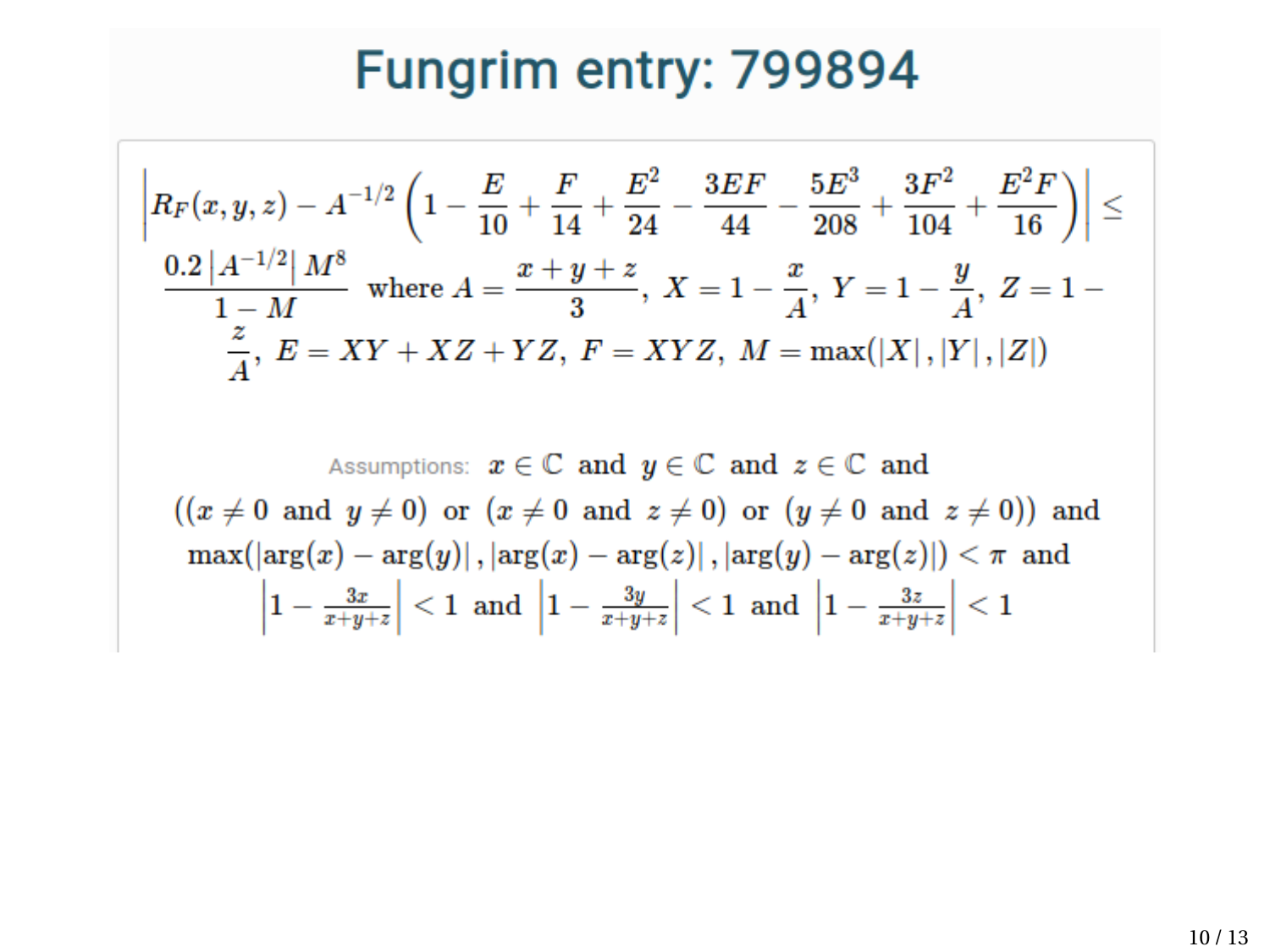## Fungrim entry: 799894

$$
\left| R_F(x, y, z) - A^{-1/2} \left( 1 - \frac{E}{10} + \frac{F}{14} + \frac{E^2}{24} - \frac{3EF}{44} - \frac{5E^3}{208} + \frac{3F^2}{104} + \frac{E^2F}{16} \right) \right| \le
$$
  
\n
$$
\frac{0.2 \left| A^{-1/2} \right| M^8}{1 - M} \text{ where } A = \frac{x + y + z}{3}, \ X = 1 - \frac{x}{A}, \ Y = 1 - \frac{y}{A}, \ Z = 1 - \frac{z}{A}, \ E = XY + XZ + YZ, \ F = XYZ, \ M = \max(|X|, |Y|, |Z|)
$$
  
\nAssumptions:  $x \in \mathbb{C}$  and  $y \in \mathbb{C}$  and  $z \in \mathbb{C}$  and  
\n
$$
((x \neq 0 \text{ and } y \neq 0) \text{ or } (x \neq 0 \text{ and } z \neq 0) \text{ or } (y \neq 0 \text{ and } z \neq 0)) \text{ and}
$$
  
\n
$$
\max(\left| \arg(x) - \arg(y) \right|, \left| \arg(x) - \arg(z) \right|, \left| \arg(y) - \arg(z) \right| \right) < \pi \text{ and}
$$
  
\n
$$
\left| 1 - \frac{3x}{x + y + z} \right| < 1 \text{ and } \left| 1 - \frac{3y}{x + y + z} \right| < 1 \text{ and } \left| 1 - \frac{3z}{x + y + z} \right| < 1
$$

>>> test\_fungrim\_entry("799894")  ${x: Div(1, 6), y: Add(1, Const1), z: Const1}$  ... True  ${x: Sqrt(2), y: 3, z: Div(1, 2)}$  ... True ... Passed 100 instances (99 True, 1 Unknown, 0 False)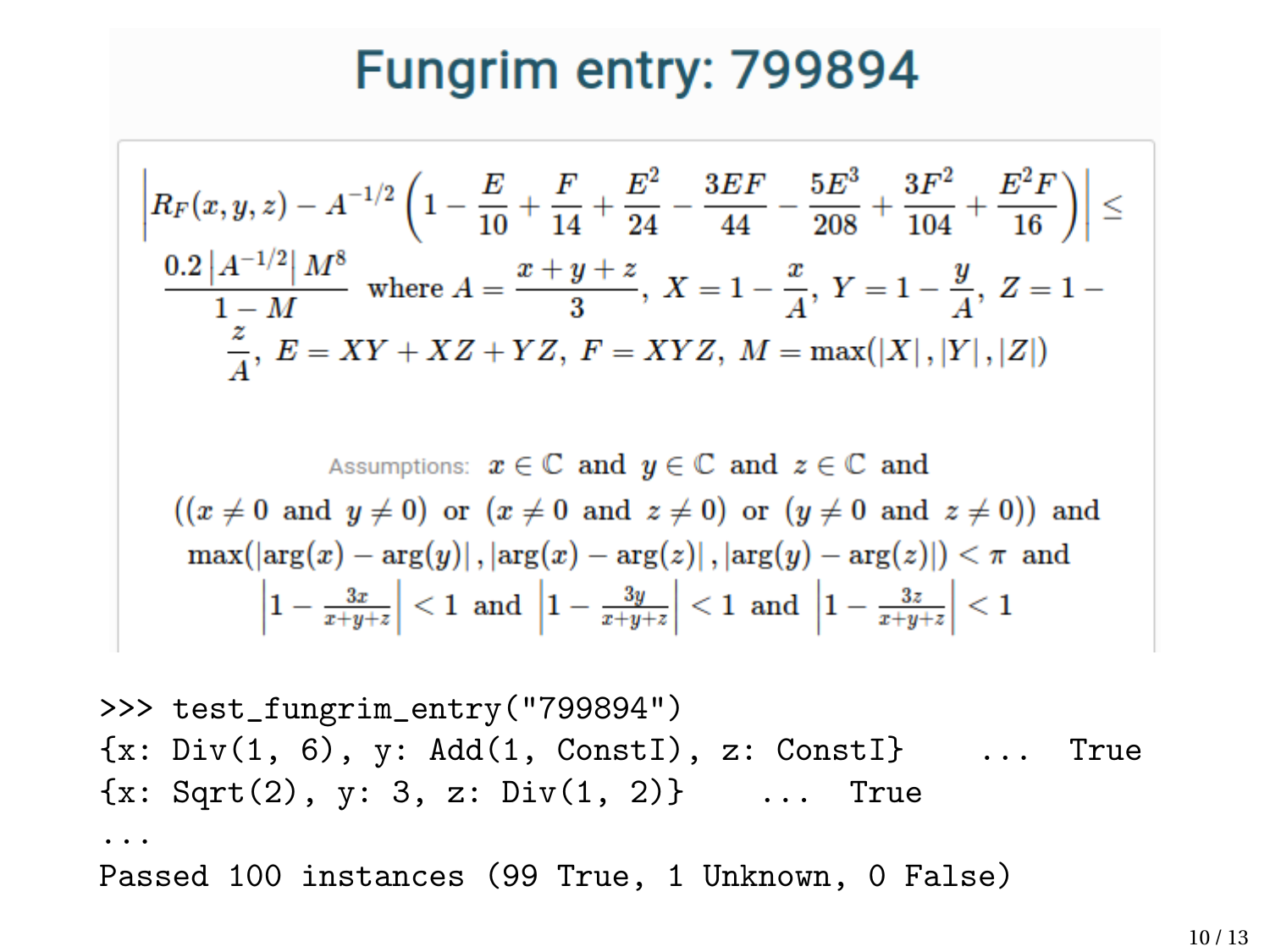### Testing the whole database

▶ A few hours in total (100 random inputs per entry)

▶ About 75\% of entries effectively testable (right now)

 $\triangleright$  First run found errors in 24 out of 2618 entries

- $\blacktriangleright$  4 x wrong formula (sign error, etc.)
- $\triangleright$  6  $\times$  incorrect assumptions
- $\blacktriangleright$  14 $\times$  wrong metadata / malformatted expressions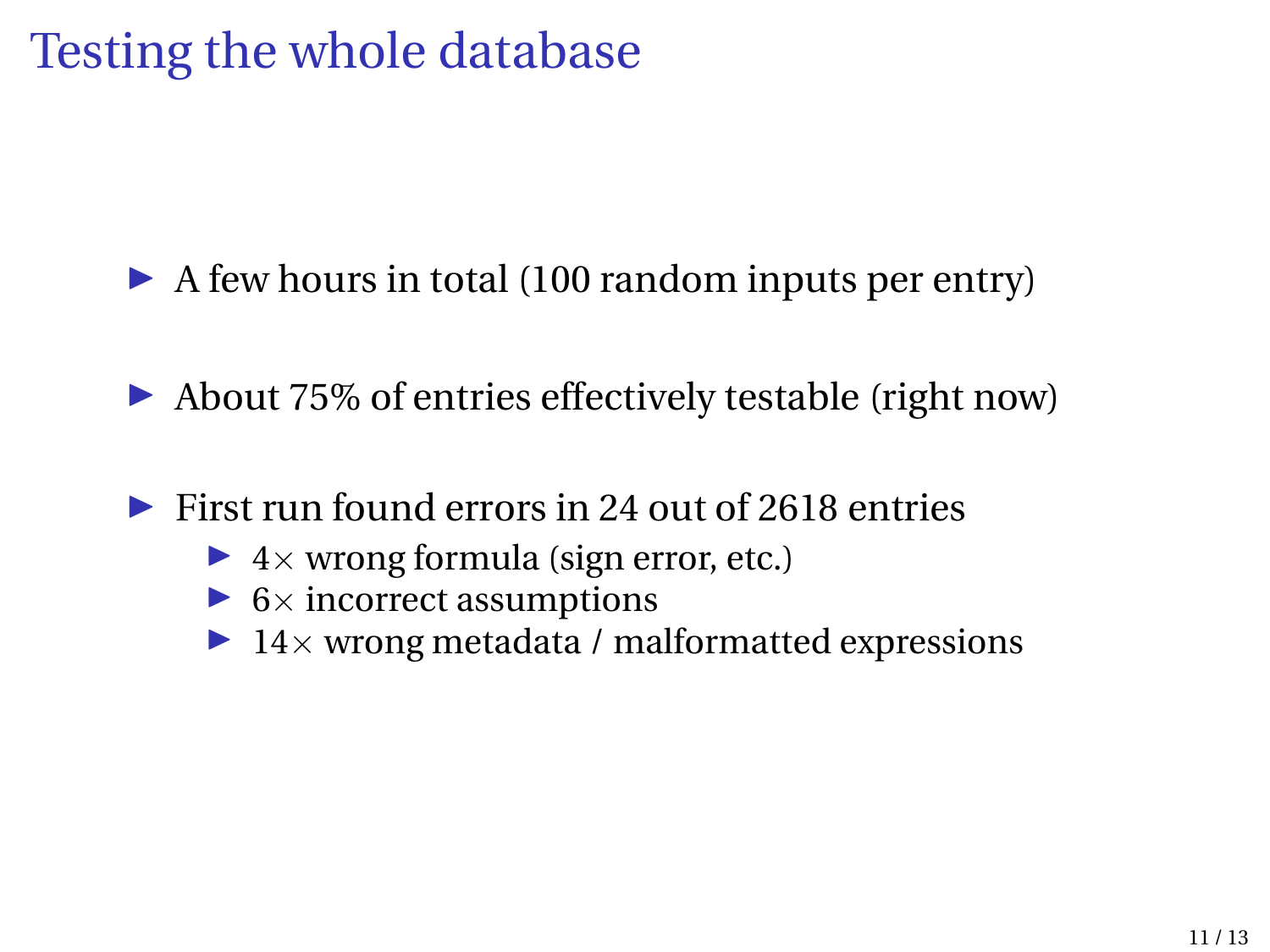### Future

- ▶ Frontend and backend improvements
	- ▶ Use Calcium: <https://fredrikj.net/calcium/>
	- ▶ Other infinite objects (functions, limits, sets)
- $\triangleright$  Formal semantics, ideally backed by a real theorem prover. Joint effort with MathLib?
	- $\blacktriangleright$  Resolve subtle type issues
	- ▶ Want formally proved theorems as well as tentative theorems that are only informally tested/reviewed
- ▶ Joint effort with LMFDB?
	- ▶ Symbolic knowledge about modular forms and *L*-functions
- $\blacktriangleright$  Integration with computer algebra software